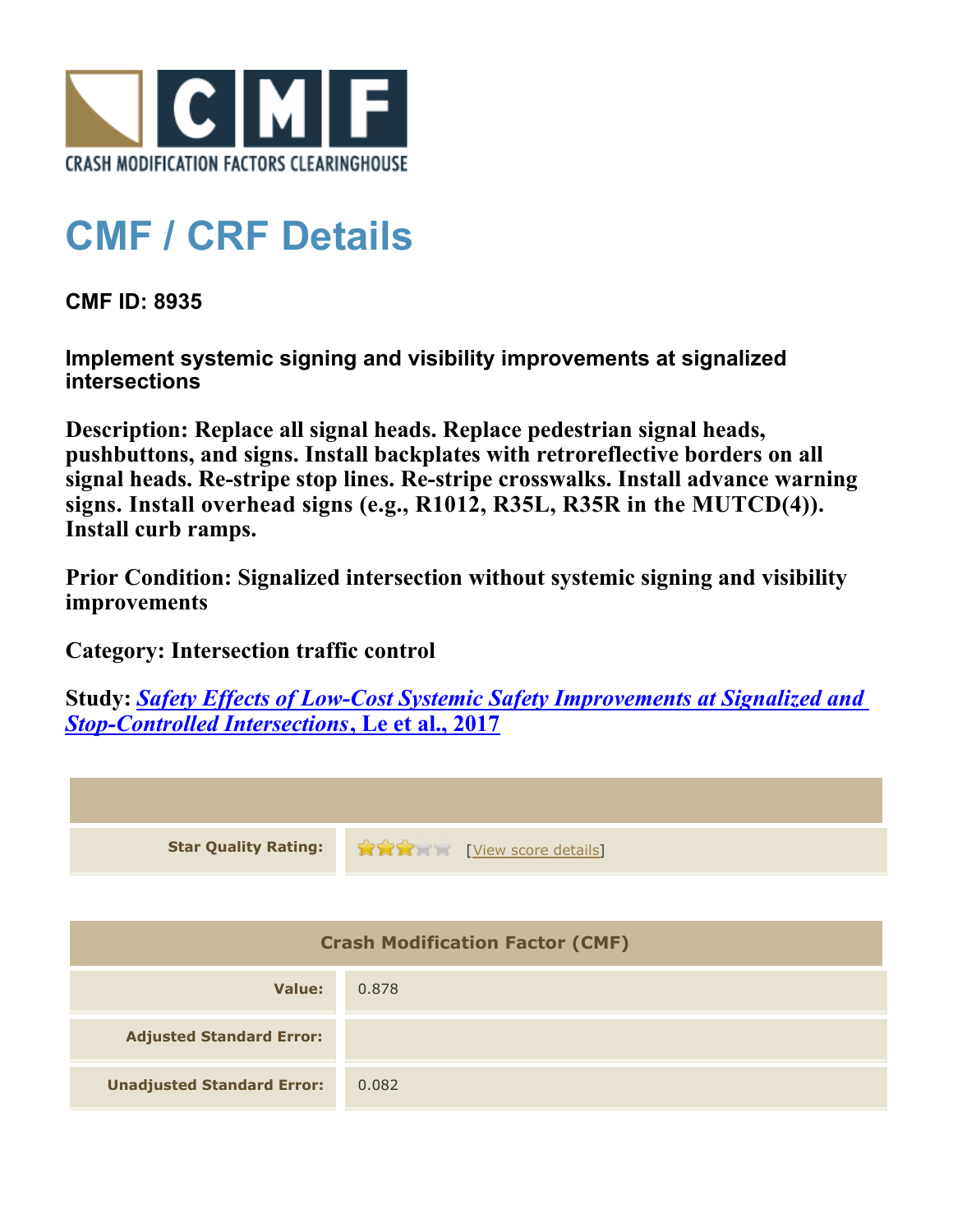| <b>Crash Reduction Factor (CRF)</b> |                                                          |  |
|-------------------------------------|----------------------------------------------------------|--|
| Value:                              | 12.2 (This value indicates a <b>decrease</b> in crashes) |  |
| <b>Adjusted Standard Error:</b>     |                                                          |  |
| <b>Unadjusted Standard Error:</b>   | 8.2                                                      |  |

| <b>Applicability</b>                    |                                                   |
|-----------------------------------------|---------------------------------------------------|
| <b>Crash Type:</b>                      | Angle                                             |
| <b>Crash Severity:</b>                  | All                                               |
| <b>Roadway Types:</b>                   | All                                               |
| <b>Number of Lanes:</b>                 | 2,4                                               |
| <b>Road Division Type:</b>              |                                                   |
| <b>Speed Limit:</b>                     |                                                   |
| <b>Area Type:</b>                       | Rural                                             |
| <b>Traffic Volume:</b>                  |                                                   |
| <b>Time of Day:</b>                     | All                                               |
| If countermeasure is intersection-based |                                                   |
| <b>Intersection Type:</b>               |                                                   |
| <b>Intersection Geometry:</b>           | 3-leg, 4-leg                                      |
| <b>Traffic Control:</b>                 | Signalized                                        |
| <b>Major Road Traffic Volume:</b>       | 4272 to 41100 Annual Average Daily Traffic (AADT) |

**Development Details**

**Minor Road Traffic Volume:** 111 to 20000 Annual Average Daily Traffic (AADT)